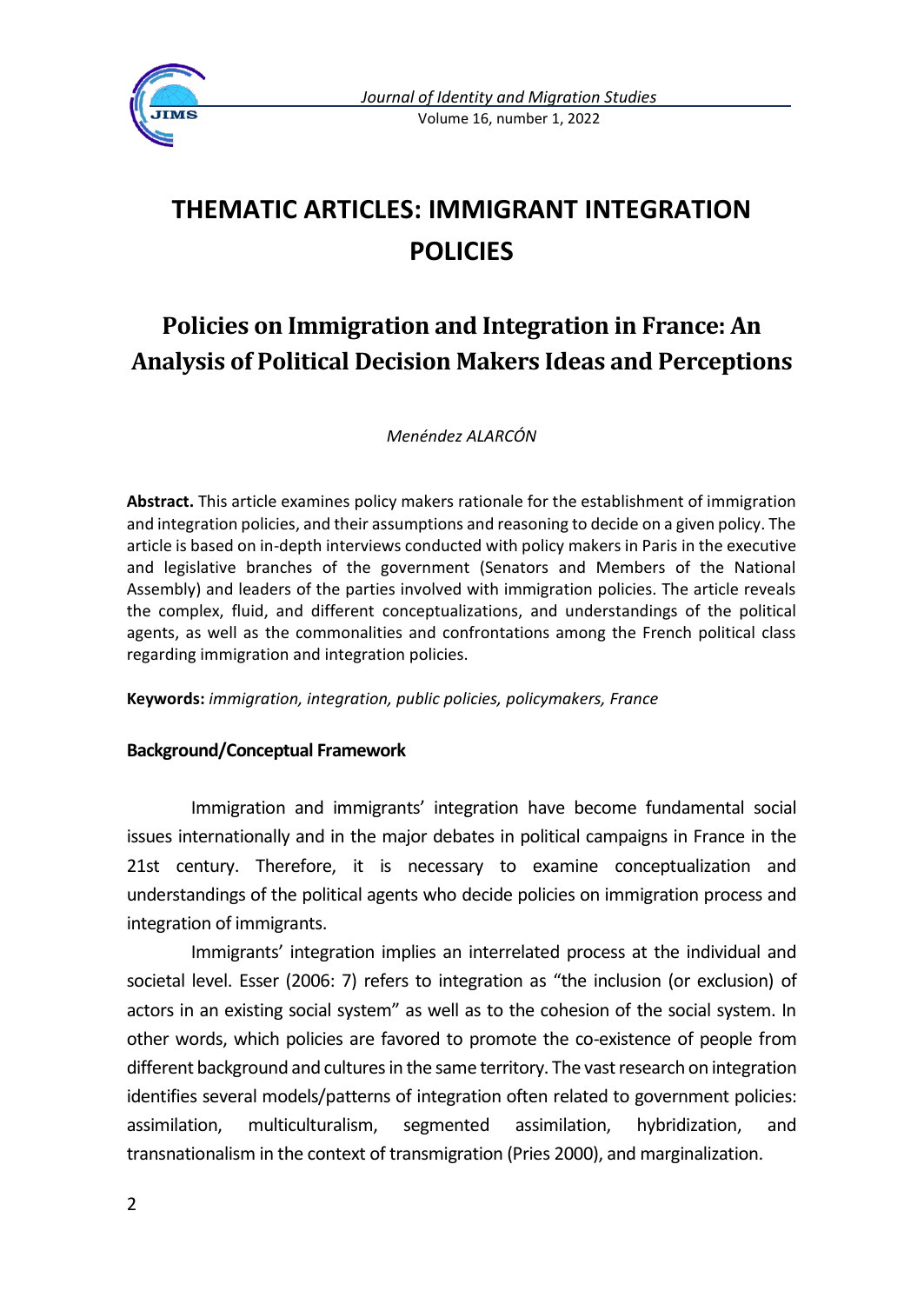

Since the foundation of the republic France had very much espoused the assimilationist approach, which implies the expectation that the immigrants will adapt to the dominant culture and all spheres of life of the host society, including language acquisition, civic participation, naturalization and cultural identifications with the dominant values. However, recently among several political actors there is an acceptance of a multicultural perspective, allowing for the coexistence of diversity (Amiraux and Simon, 2006, Maisonneuve and Testé 2007). This perspective also called pluralistic, suggest that engagement in both: the heritage culture and the larger society, as well as bilingualism and ethnically mixed networks, is beneficial to the social integration of immigrants. Both perspectives do coexist within French Political actors and creates frequent confrontations within the society.

This study draws upon an array of research findings and data. The research by Citrin and Sides (2008) provide insights on the question of immigrant integration in relation to boundaries within these societies, including religion, ethnicity, and location. Another relevant framework for our study related to the work of Sam and Horenczyk (2012) on the identification with the receiving society according to the size of the immigrant population in a given city. Finally, the research by Haller, Portes, and Lynch (2011) suggests that the process of integration among immigrants suggests a pattern of segmented assimilation, and therefore this should be taken into consideration when deciding policies.

## **Objectives**

This article examines policy makers rationale for the establishment of immigration and integration policies, and their assumptions and reasoning to decide on a given policy. By analyzing policy-makers beliefs as part of a larger politicalcultural framework, it is then possible to identify and explain the adoption of a given policy.

Policies regarding issues of immigrants' integration offer an array of models and paths as several works have demonstrated (INSEE 2012, OCDE/EU 2015). Recent debates on immigration and integration in France concerns above all immigrants from the Maghreb, and from South Saharan Africa. An important part of immigrants' integration relates to the reconfiguration of national communities, including what legitimately can be considered common cultural grounds.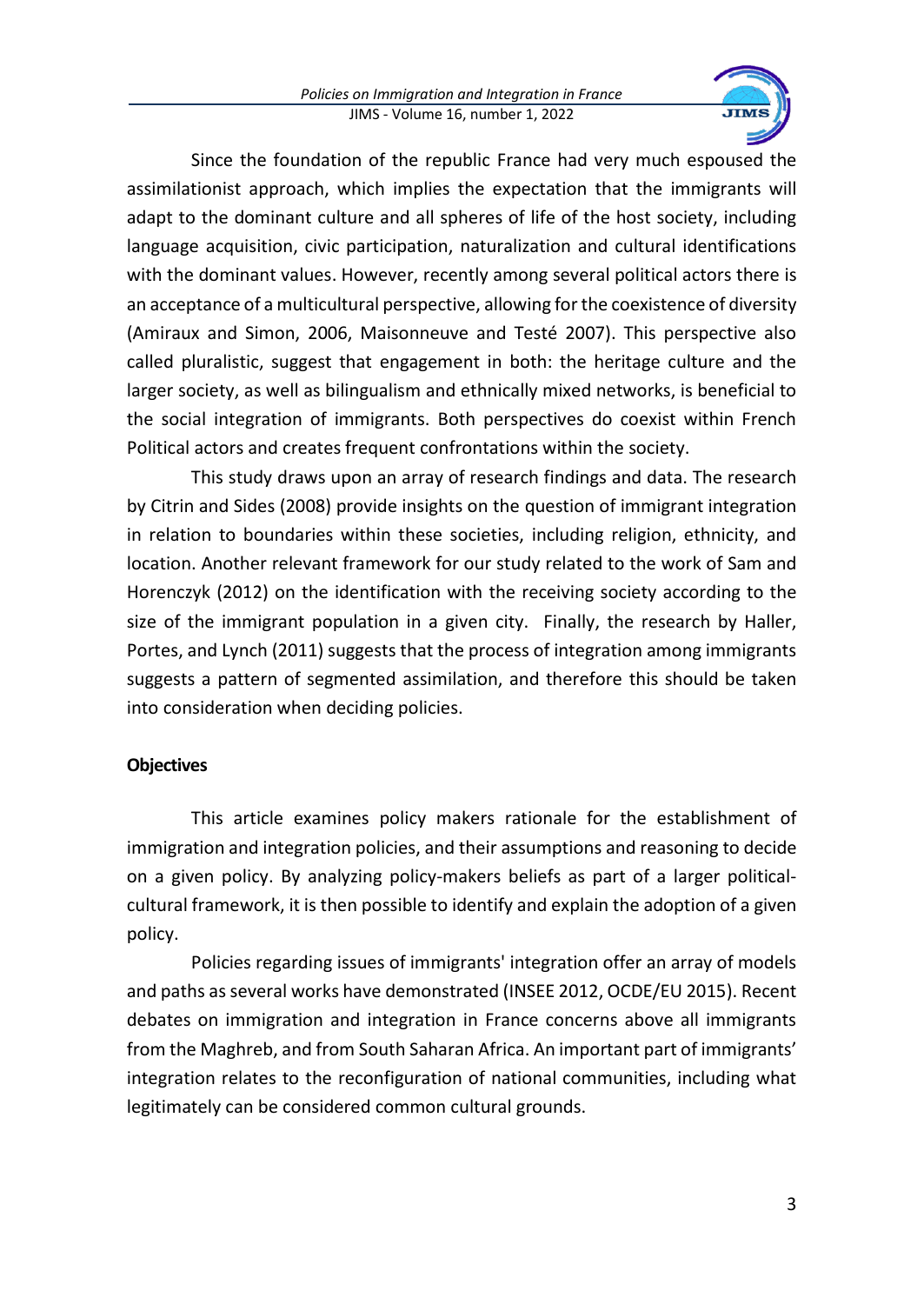



### **Methodology**

Two major research techniques were employed to study policy making: semi-structured individual interviews and document analysis. (a) In-depth interviews were conducted with policy makers in Paris in the executive and legislative branches of the government (Senators and Members of the National Assembly-MNA) and leaders of the parties involved with immigration policies. The people interviewed were from the following parties: La Republique en Marche-LREM [The Republic on the Move], this party which is a composite of moderate right, center and left politicians, supports the executive branch and has the most seats in the French National Assembly; Les Republicains-LR [The Republicans], this is the moderate conservative right-win party; Rassemblement National-RN [National Rally] a far-right political party; Union des Démocrates et Independants-UDI- [Union of Democrats and Independent], a center right party; The Movement Démocrate-MoDem [Democrat Mouvement], a center right political party that tend to support the present government in most issues; Parti Socialiste-PS [Socialist Party], center left in the tradition of European social democracy; Europe Ecologie les Verts-EELV [Europe Ecology the Greens], mostly on the left of the political spectrum;La France Insoumise-FI (France unbowed), left of the political spectrum; Parti Communiste Français-PCF, [French Communist Party], this party is also on the left and in many issues agrees with France Unbowed; Lutte Ouvrière-LO [Workers'Struggle], this is a small far left party from Trotskyist inspiration. In the text I will use the French initials of the parties.

Twenty-eight interviews were conducted in November-December 2019. The sample size of 28 persons is derived from the following methodological concerns: (1) considerations about project goals, available research time, and resources for a successful completion of this study; (2) the need to allow for sufficient respondent variation to capture diversity; (3) recommendations discussed in the ethnographic methods literature about standard validity/reliability criteria (Brady and Collier 2004; Steinmetz 2004); and (4) contemplations about the 'saturation' point of a qualitative sample (Small 2009, Russell and Ryan 2010). Anonymity was ensured from the beginning (no names would be published, only the political affiliation and the roles they played, such as Senator, Member of the French National Assembly, Leader of a party, etc.).

(b) A secondary data analysis from documents was undertaken to complement the individual interviews.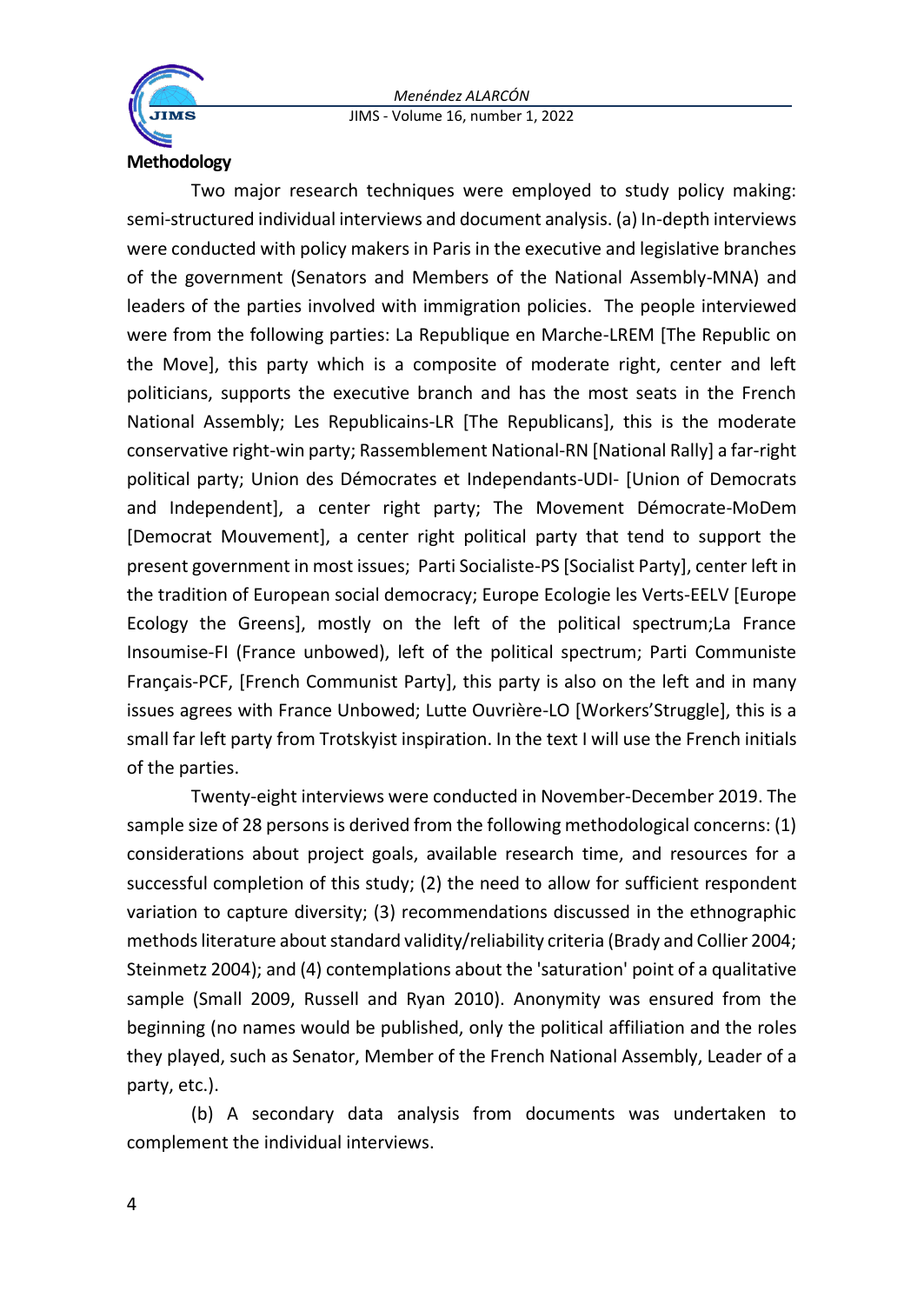

The coding process followed the procedure of the "grounded theory" suggested by Charmaz (2003). The objective was to extract "ideal typical" frames of how respondents rationalize their decisions. The task included to establish a map of patterns of commonalities and differences that define policy-makers beliefs on issues of immigration and integration policies, and to identify markers of cultural mindsets that point to different interpretations and/or the application of values concerning immigration and integration policies. The analysis was framed in terms of contextual factors, such as a country's political culture, history, and the role it plays in immigration policies. Based on our document analysis and interviews, and following the grounded theory method, I have (1) coded observations from the interviews, (2) created categories of issues and patterns of perception, (3) looked for relationships and links, and (4) developed conceptual frameworks.

## **Results**

The issue of immigration in France has enormous political repercussions. The predominant feeling among the French population and many of the politicians interviewed is that immigration is out of control (Observatoire 2020, Ifop 2018). A large part of the population feels that the French government does manage properly the situation of immigration, and there is a widespread belief in myths like that of the "great replacement". As this senator from the governing coalition LREM argues:

The sentiment that immigration is out of control is felt psychologically well beyond the real phenomenon, but which is reinforced by the fact that all the governments that preceded us did not do anything about immigration. And I believe that the present government is attempting to provide the means to ensure effective control of immigration.

It has been 40 years since the most recent policies on immigration were put in place. The legislation on immigration has been modified piecemeal, tweaking some tests on existing texts, but this process did not produce a coherent policy. As this senator (LR) asserted: "We have the result of 40 years of laxity on issues of immigration and integration of immigrants."

However, the existing legislation regarding the right of asylum seems to have been applied very strictly, because some estimates of the interviewees and documents, reveal that more than 80% of asylum request are rejected in the last 4 years. The great mass of immigration came illegally or as part of the family reunification act, because legal economic immigration is very restricted: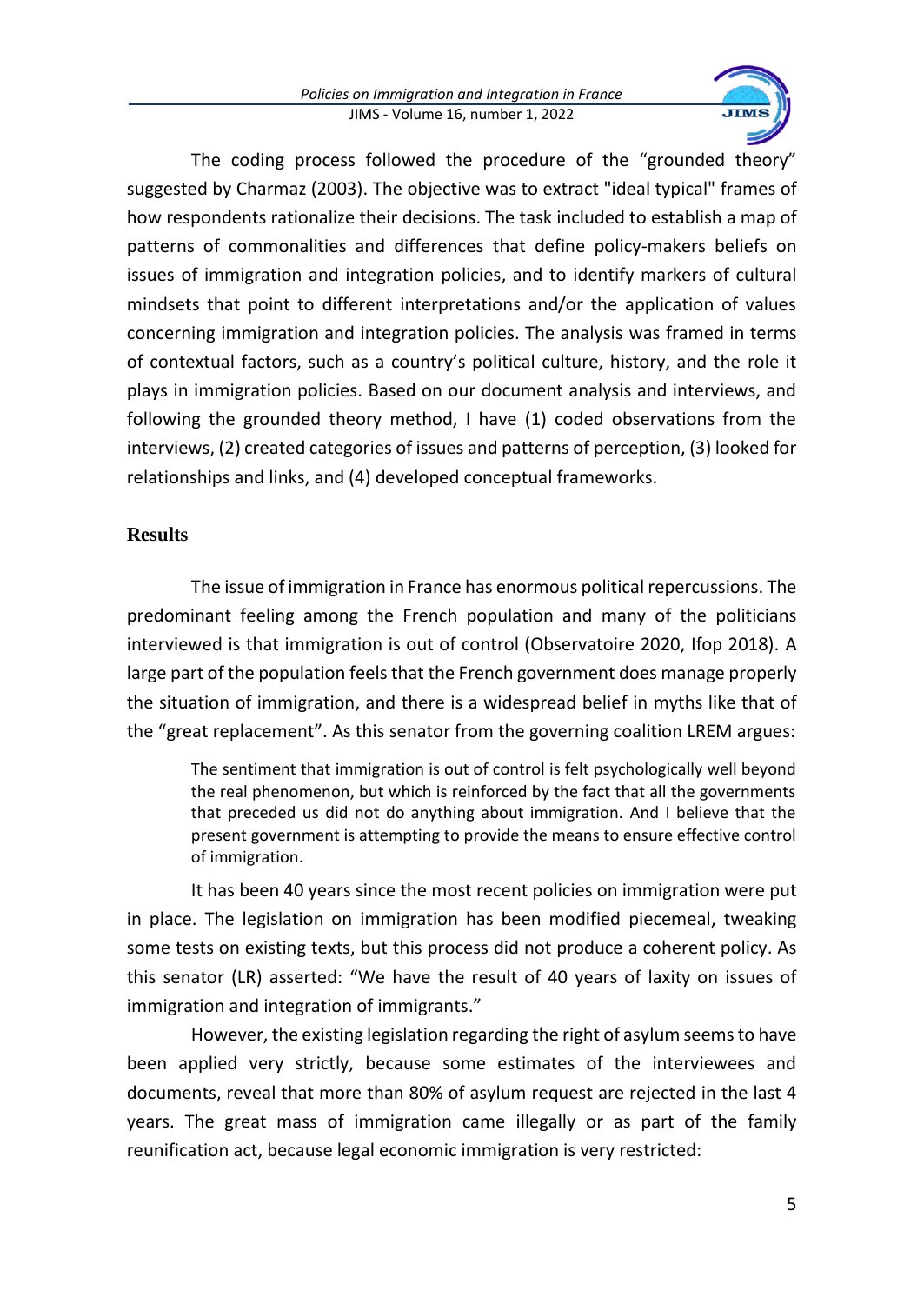

France, like other countries, brought in masses of people from the Maghreb with the somewhat absurd idea that they were here temporarily and that they would leave. Except that we did not realize that we people will not spend an entire professional career of 40 years without taking root and without bringing their family. (Leader the Republicans)

The Family reunification policy was put in place just after the 1973 oil crisis and the economic impact of that crisis, under the administration of Valerie Giscard D'Estaing in 1975. "At first, France accepted workers and then afterwards for the sake of humanity, they were allowed to bring their families. And consequently, we ended up with too many immigrants, and with young people who did not integrate as expected." (MNA LR)

The position on immigration is not monolithic even within the same parties. However, it is possible to identify four major tendencies among the politicians interviewed. The far-right current wants a closed society. Based on ethnic and nationalist reasons they do not think that France should allow the entry of immigrants, except in exceptional and very specific cases. For many people within the French society this is a discourse that they want to hear. It is a very effective lever given the large numbers of people opposed to immigration as the already cited surveys suggest (Observatoire 2020, Ifop 2018.) and the support for anti-immigrant parties in the 2022 presidential elections reveals. The moderate right-wing parties, and in particular The Republicans-LR are also in favor of a strong control on immigration but are willing to accept refugees. However, a minority within this party express views very similar to the extreme right: "A temptation of demagoguery does exist, including in my own political party. I see that we want to win votes in the overbidding on this subject, abandoning a certain number of humanist principles by twisting the reality of the facts." (Senator LR). Then, several small parties in the center of the political spectrum such as MoDem are calling for a more efficient and orderly control on immigration but are not opposed to all immigration.

The moderate left such as the PS, and the EELV, are also divided on this issue, even within the same party. The predominant stances include some controls of immigration, and above all to reach international agreements to transfer resources to those countries who produce emigrants. This position is also generally held by the leaders and representatives of France Unbowed-FI and the Communist Party-PCF. In fact, on this issue the center right agrees with the left, revealing some consensus among the interviewees from the center right and the left (MoDem, LREM, FI, PS, EELV, and PCF) on the need to co-develop agreements with immigration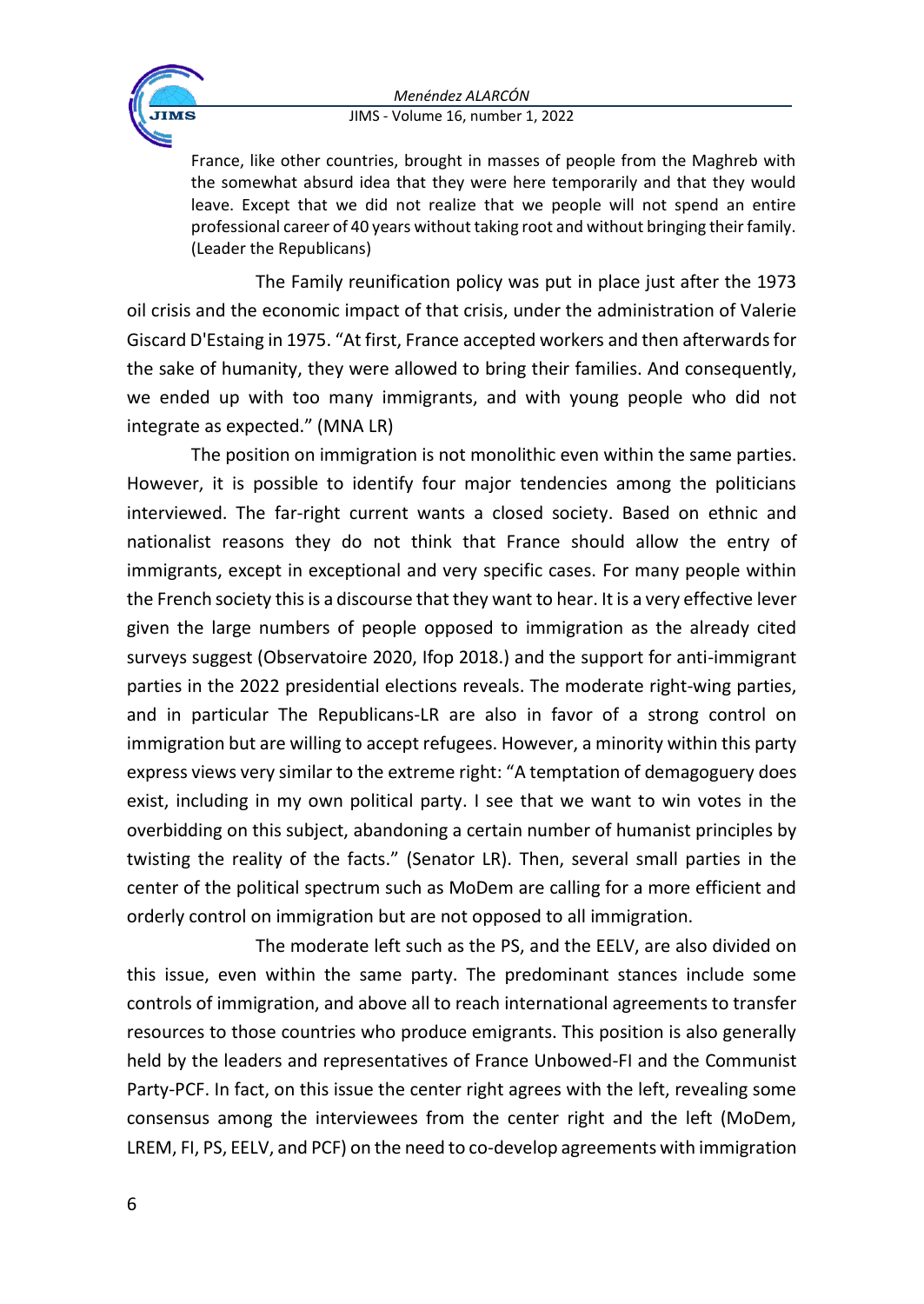

countries: "we should have an active policy that promotes exchanges and the movement of people, but with the objective of the development of the countries from which they come." Senator PS.

Finally, there is a small minority, in the far left that consider that there should be free movement of people in the world. The far left argue that people should be free to move without any immigration control. As this leader from LO states: "Borders exist only to protect the interests of the rich. Those who control the wealth need borders to keep their wealth. Our fight is humanity, we are internationalists."

The predominant political movement who controls both Executive branch and the National Assembly, LREM, which is a composite of diverse political parties from the moderate right, the center and the moderate left, is constantly in turmoil over the issue of immigration. Indeed, left-wing cultures and right-wing cultures coexist based on a vague republican base. There are many debates within this coalition regarding immigration, and the only aspect they seem to agree on is to preserve the right of asylum for individuals threatened with death or persecution and allow students to come to France. In this view students "can contribute to the cultural influence of France and also that to the development of their country when they go back." (Senator LREM). But there is much skepticism about economic immigration coming specially from the right, creating tensions within the Presidential majority, as reflected in the following statement:

As Michel Rocard once said: France cannot receive everyone. We cannot effectively welcome all those who live badly in their country because it is insufficiently developed or badly governed. I think that we need a controlled migration. We believe that the answers must be provided in terms of development aid, and cooperation to reduce immigration. (Senator MoDem)

Interviewees from all parties (except the far-right) agree that the issue is not necessarily legal immigration (asylum). The number of legal immigrants, mostly refugees, is estimated around 200,000 per year. The main issue of contention relates to illegal immigration: "Those people who arrive by air, by road, sea. etc. in the Schengen area, which is very poorly protected at its borders," as this MNA from the RN asserts. The estimates on the number of illegal immigrants in France varies from one party to the other. The Republicans estimate around one million, others from LREM or EELV estimate it at less than 500,000. Both the RN and LR argue that the generosity of the French state, which pays the hospitals or the costs of illness and the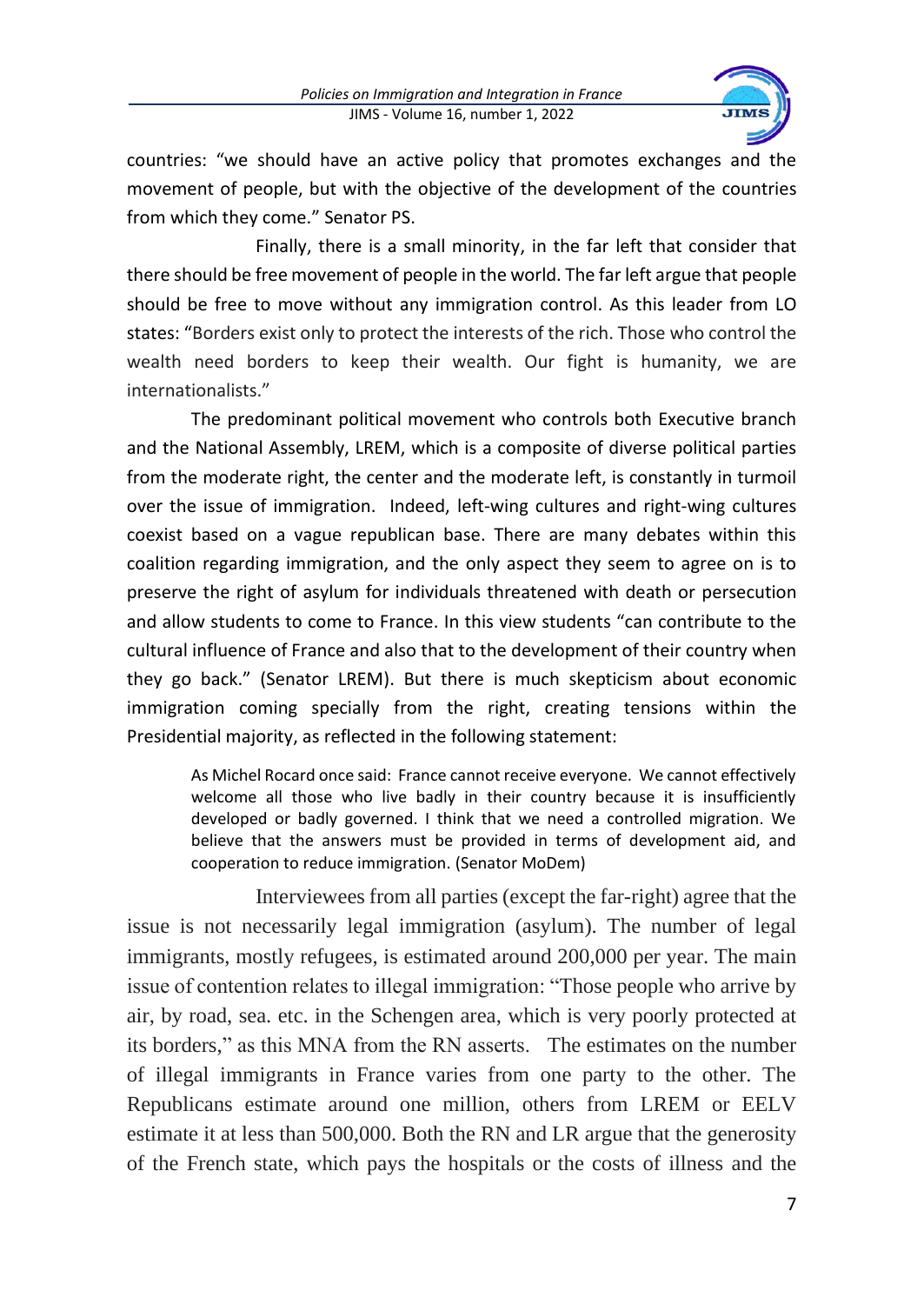

welfare system in general is what attracts illegal immigrants.

Why we have more than elsewhere? Because the family allowance system. We have a social system that is extremely favorable to immigrants. I am talking to you about state medical aid, this is perhaps the biggest scandal. A foreigner who arrives in France after fifteen days is taken care of by state medical aid. They have the right to be reimbursed 100% of everything he will do in terms of health. And that' is what we call suction pumps that affect the health economy in particular, allowances that are given to foreigner who are entitled to receive help. It's not large sums, but they are also housed and fed, hosted by associations. Don't be surprised that they all want to come here." (MNA LR)

Most interviewees from all parties deplore the conditions in which the illegals are living. And one senator from the LR justify her party opposition to immigration based on that situation: "Because they arrive in large numbers, the French state cannot welcome them as it should. That is why our party wants to create legal mechanisms to control immigration" Senator LR. Indeed, many of the illegal immigrants live in slums, and they are often victims of unscrupulous people who get rich on their backs. For example, at their arrival in France (after having paid large sums of money to cross the Mediterranean), they are victims of what are called "sleep merchants." The so called "sleep merchants" rent slums to immigrants for a relatively high price. It is common that in a studio for one or two people, about twenty people will leave there with mattresses everywhere, and each would pay 100 euros to the landlord. When they work, as they are not declared, they are exploited:

I know farmers who make them work illegally, and who pay them a pittance. It is kind of modern slavery. Therefore, in the name of humanism, we must stop that, and organize things better. We must be ruthless with all those who profit: the smugglers, the sleep merchants, the employers, etc. Leader LR.

The perception that there are too many immigrants is not unique to France. It is sentiment that seems to be widespread across Europe according to media reports, but, in truth, many European countries are losing population. For instance, country members of the EU such as Bulgaria, Lithuania, Latvia, Romania, Estonia, Greece, Poland, Portugal and Italy are experiencing a decline in their population in the last 10 years, and in certain cases, if they are no losing more, it is due to immigration. Germany and Spain are barely reproducing themselves. France is still growing, although slowly, 0.33% a year. In short, Europe's problem is more a drop in population than increase of population. At some point, Europe will be in such a demographic state that they will have no other solution than to open the borders to more immigrants, and the same goes for France. The economic survival of this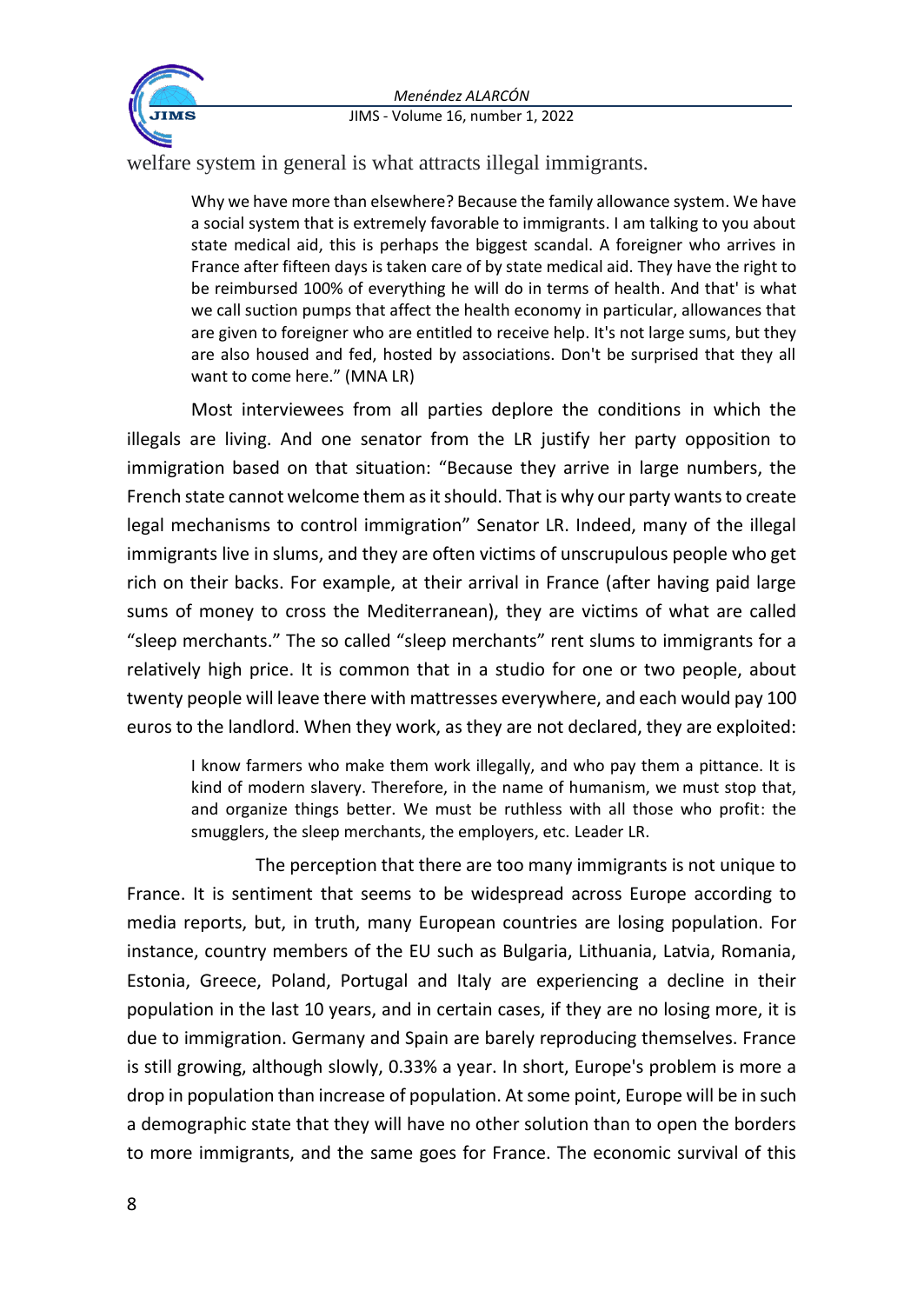

space will be at stake. In the opinion of a senator from the socialist party:

I think that instead of barricading ourselves behind walls we should look for other alternatives. I am a specialist in the Roman Empire, and I know that the walls were never a solution. All governments in recent years have had an increasingly restrictive immigration policy and the current government is not an exception. Because a very tough government policy regarding all asylum applications the number of immigrants is relatively stable or even decreasing. A large part of immigration is due to family reunification. In short, there is much agitation in political debates on this issue when in truth there is nothing to be alarmed about.

In the same tone, the representative from FI explains that perhaps it would be necessary to start considering opening the doors to legal economic immigration. This point of view, defended by several interviewees from the left, argue that if there is illegal immigration and so many asylum seekers it is due to the lack of opportunities for legal economic immigration:

We wonder why there are so many asylum applications from countries that do not have a dictatorship. They come from safe countries where there is no political threat. They are economic immigrants who try to use this alternative. That is why there are so many rejections in these applications. They do not qualify as refugees. The same goes for illegal immigration. The more we close the doors, the more restrictive we are, the more there is illegal immigration by mechanical reaction.

France, in response to illegal immigration has often deported a proportion of illegal immigrants. A Member of the National Assembly from LREM estimates that in 2019 they departed around 30.000. This is a small proportion of those who stay, but according to this interviewee and two others from the FI and UDI the numbers of legal and illegal emigration are not affecting negatively the French economy:

We remain in proportions that are not unbearable for the country, quite the contrary. France has always known how to make all waves of immigration a source of wealth. I think there are quite a few jobs in France for immigrants who do not compete with the French. There are plenty of companies that cannot find workers. Especially in the hostelry. (MNA FI)

Other interviewees on the left such as the MNA of EELV consider that even though illegal immigration is a problem "it could be solved by legalizing those who work and who behave as good citizens." These ideas reflect a sharp difference with the people I interviewed from the right-wing parties LR and RN, who are opposed to any form of legalization of immigrants or even opening the doors to legal economic migration.

In short, the solution from the right of the political spectrum is mostly closing the doors to further immigration with some exceptions. For the politicians from the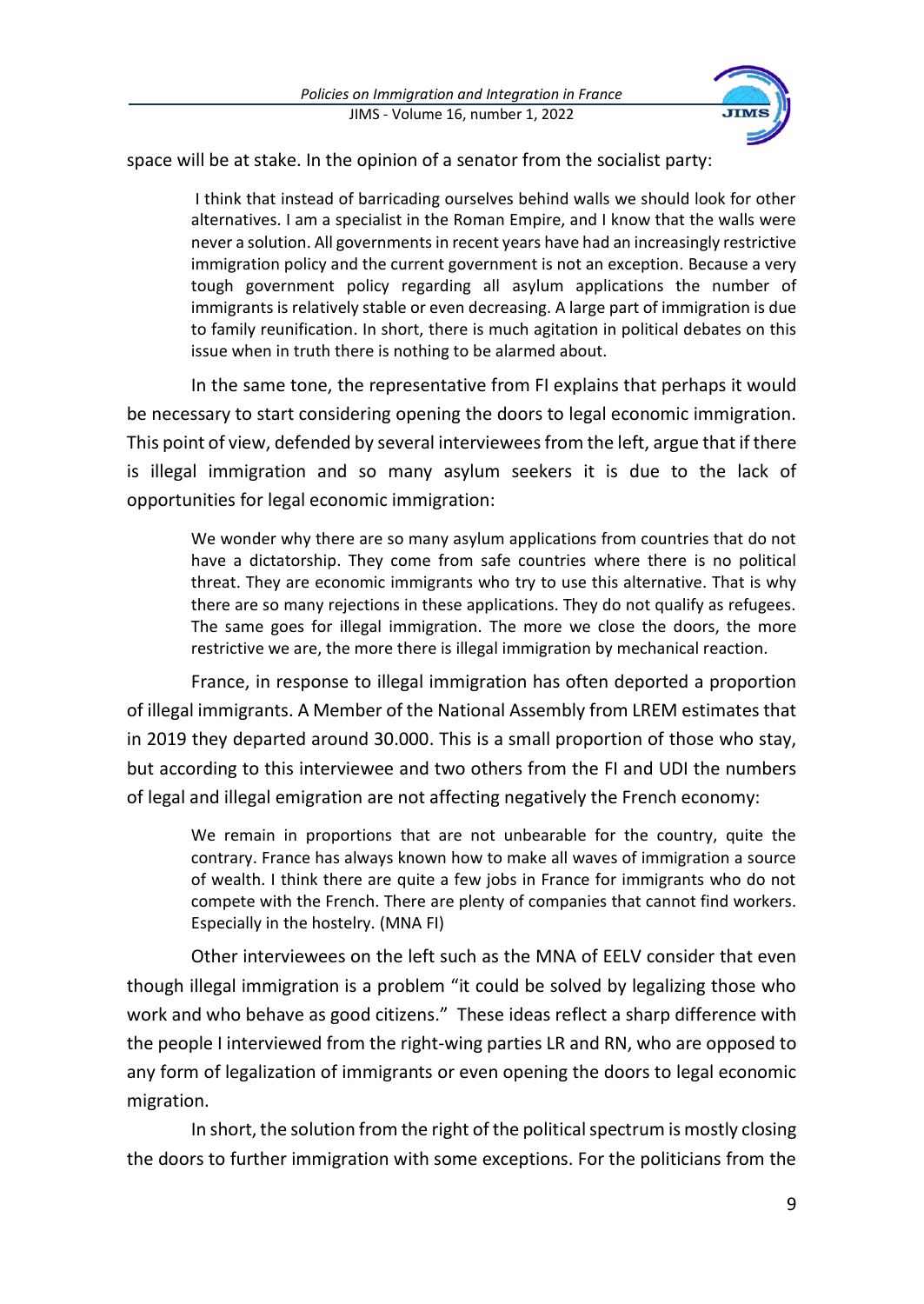

center right and left that I interviewed, given the reality of increased movement of people in the world due to poverty, climate change, wars and so on, France should adapt and facilitate the movement of people, for the mutual development of emigration countries and France. As the representative from FI said: "Given the situation of the world and the consequences of globalization, with an increased circulation of people, we also need to change our view on immigration". However, the fear of immigration is not only tight to number on immigrants, but to how well they integrate into French society as we will examine in the following section.

## INTEGRATION

Until the 1950s France was a relatively homogeneous country, predominantly white, with a large rural population strongly influenced by Catholicism, relatively integrated and accepted religious minorities of Protestants and Jews, and with a large population of atheist. There was a considerable social cohesion and very strong sense of uniqueness based on the acceptance of a secular society. From the 1950s on large numbers of immigrants from south Europe and North Africa started to come to France and brough with then different cultures and habitus. The European immigrants (Italian, Polish, Portuguese, Spanish and other Europeans) had some major common points of integration, be it by religion, or by trade unionism or the communist party, who played an important role in the lives of the workers at that time. The immigrants who came in that period from North Africa, despite encountering more difficulties than the Europeans to adapt to a secular France, ended up integrating to a large extent.

For centuries, France has been a land of immigration, and has incorporated numerous ethnic groups into a unique blend, which was at the very core of French identity. This process of rapid assimilation was the result of a strong centralized power in order to domesticate otherness and to generate the prototype of good citizenship. The French republic since its foundation was strongly unifying, standardizing. French education was strongly oriented towards a single nation and towards uniformity. For example, at schools, children who spoke Breton or Alsatian were punished. The "French Dream" of Liberty, Equality, and Fraternity for all, relied on the assumption that regardless of social class, religion, and ethnicity, all citizens were granted the same rights and duties. However, this integrative strategy no longer functions today, as the distance between "us" and "them" appears to be insurmountable for a large segment of the new immigrants, mostly from the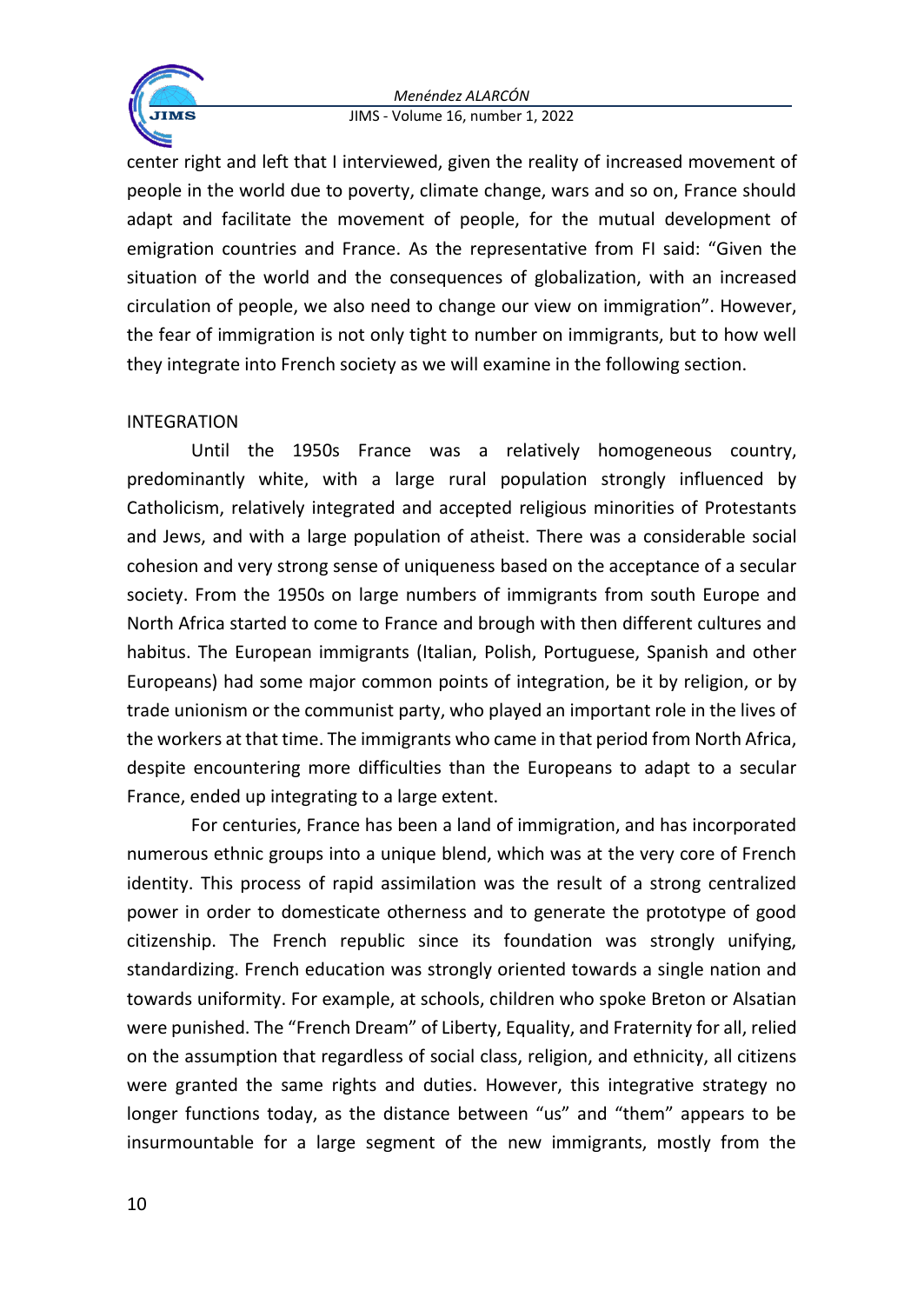

Maghreb and reflecting a Muslim background (Troian et al. 2018), as their numbers have increased substantially. Religion appears to be a dividing marker, which some ultranationalists quickly conveyed into a narrative involving a clash of civilizations (Safi 2006). Similarly, the socioeconomic barriers often lead to exclusion of significant parts of the population.

Then, in the sixties France experienced a general questioning of the established order, as reflected in the youth revolt of May 68. The concept of eternal France started to be questioned, and traditions were shaken up, casting doubt on the fundamentals of society.

For some of the interviewees this change was too radical: "society went to the other extreme. Everything goes." (MNA RN). Indeed, the predominant discourse in intellectual and academic circles in the 1970s and 1980s was the apology and the exaltation of difference, perhaps in reaction to an extreme standardization from the past. For several people interviewed on the moderate right and the extreme right the exaltation of the differences tended to excuse everything and to question even basic rules of society, as exemplified in the following quote from a leader of The Republicans interviewed:

I must say on a cultural level in post-May 68 it was forbidden to forbid. It seems to me that everything was acceptable. The school deviated more and more from its original purpose of creating a republican and secular vision of the world. I would even say libertarian. When I was a kid, we were taught self-discipline. I have to say that after 68 the school was no longer the mold it had been in previous decades. Therefore, the kids of immigrants who arrived without reference, except the reference of their parents who were no longer in touch with today's society could not understand the codes of life of the society in which they lived, and even less the norms.

In this view the non-respect of the rules governing society and the dominant permissiveness was translated to the process of integrating immigrants:

In this atmosphere of contestation of the authority, there is a mass immigration of families with children who were born in France or arrived at an early age. These children were brought up, educated much less strictly than before, in a general atmosphere of contestation of authority. And on a cultural level, we move to the apology of the multicultural society, of difference, more than that of resemblance. We went from one extreme to the other. (Representative National Rally [Rassemblement national-RN])

We have cultivated the difference to the point of not integrating. And when we talk about populations from Muslim cultures, we did not want to look at the elements that could pose a problem in French society. (Senator the Republicans.)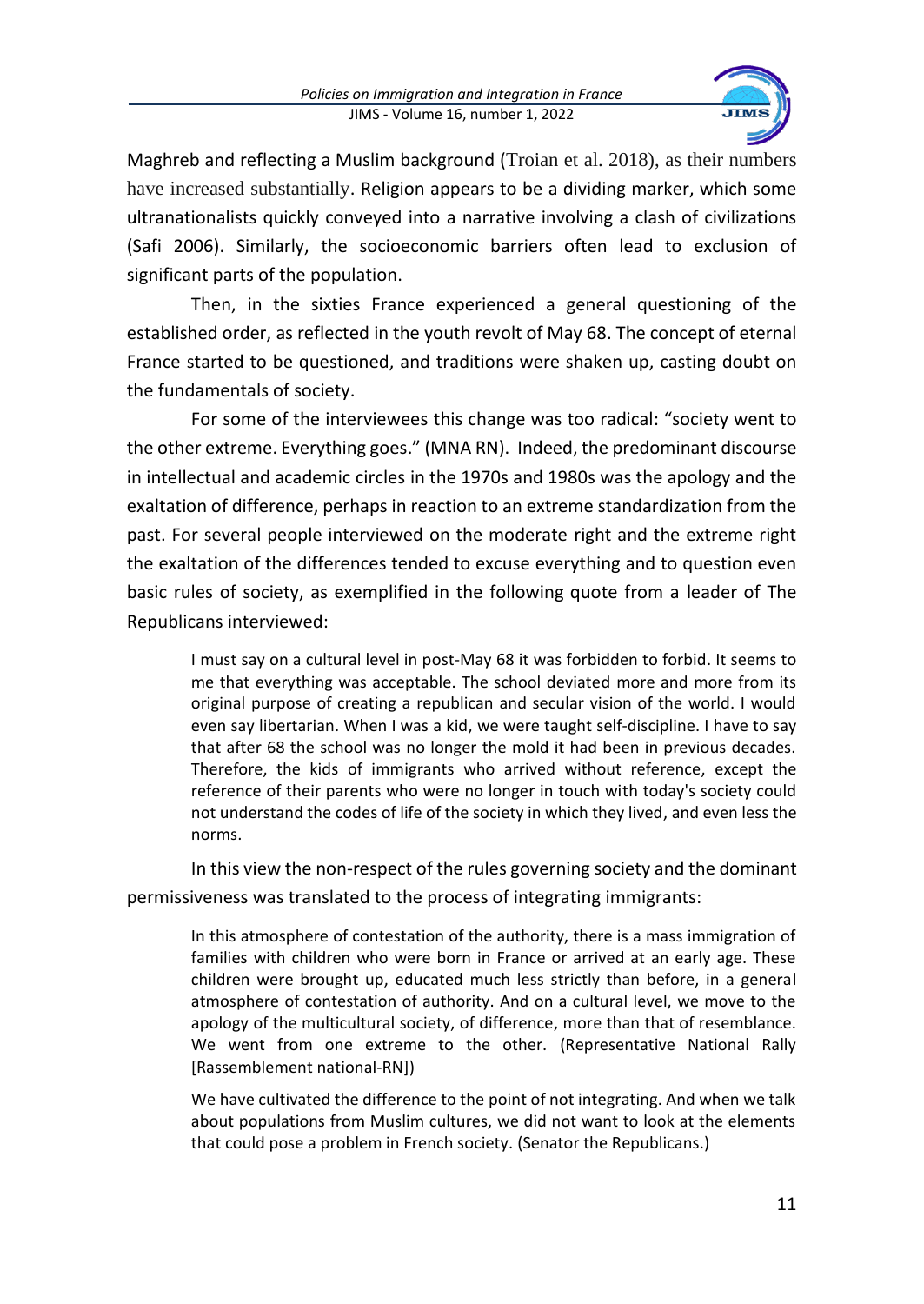

The main argument presented by these right-win politicians was that in this atmosphere of questioning the traditional French cultural makeup, the new immigrants from the Maghreb, who come with a very distinct culture, in the 1970s and later, did not feel that they needed to adapt. A situation perceived as different with previous immigration in the 1950s. A Senator from The Republicans describes it as follows:

The immigrants that arrived in France from Tunisia, Morocco and Algeria after the war, most of them integrated. That is no longer the case for their children and grandchildren, because we have allowed a rebirth and influence of the Muslim religion, which gives them a separated identity.

Indeed today, large contingents of immigrants from Africa, live, socialize, marry and some even work in ethnic communities. In other words, they reproduce their own subculture, which are viewed by many observers and scholars in France as hindering integration and as a major threat to cultural cohesion. These developments have created tensions—anti-immigrant resentment, including discrimination and hostility.

One UDI senator deplores the cuts on education in the last thirty years, undermining the role that education has been playing in social integration of the descendants of immigrants. "The key word for integration is republican education and if we do not have the means, we end up with this terrible situation of people who do not believe in the republic and are against France."

For interviewees from the moderate and the far right the issue of immigrants' integration has to do with a new environment of change and questioning of the traditional order in French society since the mid 1960s to the present. That is, it is due to a cultural shift and the development of a new paradigm, in which the difference is accepted and even celebrated. These views are shared by a considerable proportion of the population, resulting in a division among the French population, including a generation gap, rural/urban differences, and cultural clash between social classes. Indeed, in working class areas formerly pro-left and procommunist party, people are starting to support the far right because of their antiimmigrant stance. At the present, France is facing a deep identity crisis, which fuels the growth of identity ideology, expressed more forcefully by extreme right of the political spectrum, but the sentiment of loss of identity is felt well beyond these circles, as reflected in recent survey already mentioned (Ifop 2018, Observatoire 2020) and media reports.

Most of the people I interviewed consider that given this environment, it is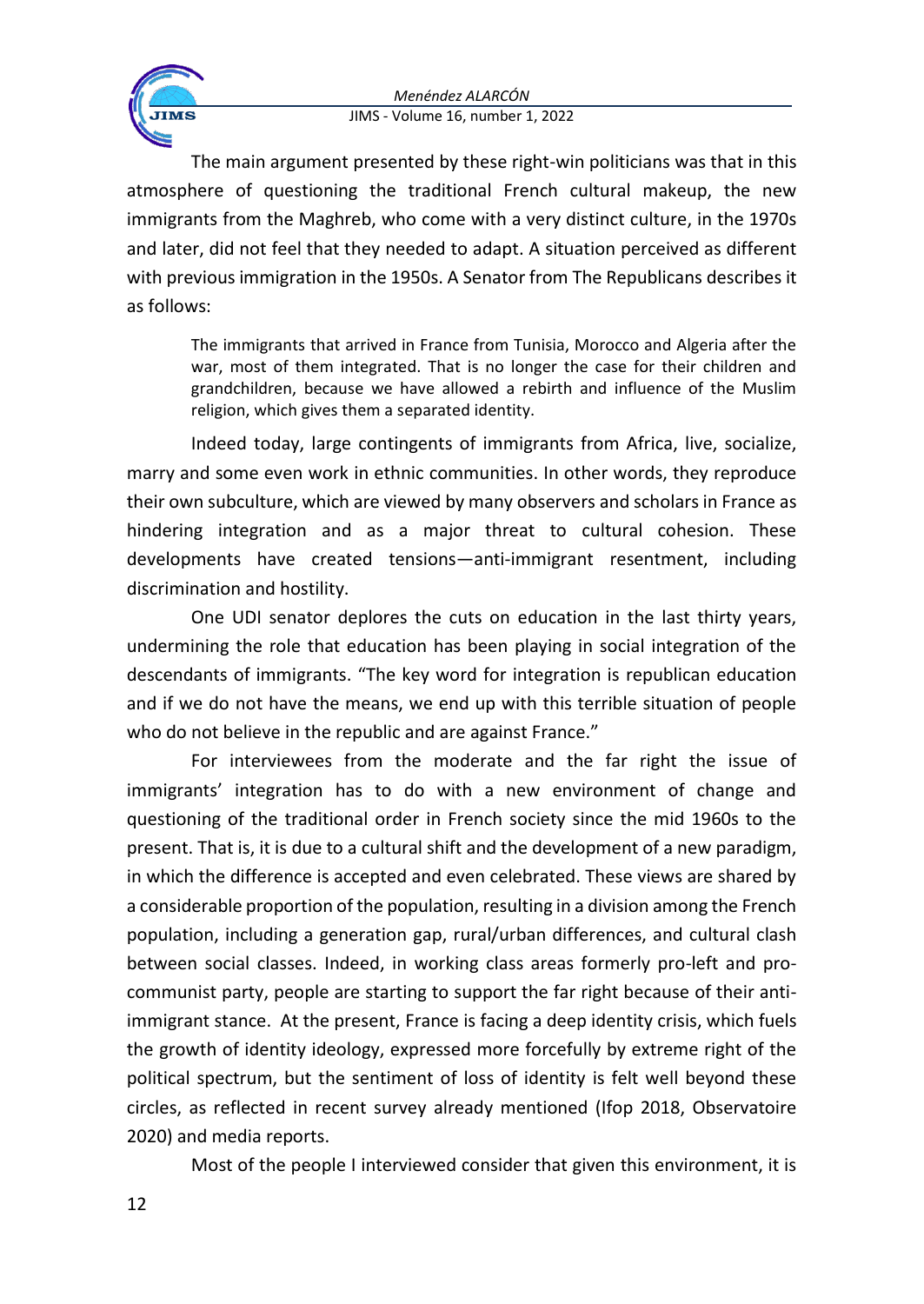

more necessary than ever to reaffirm the basic values of the French republic and in particular secularism and the unity of France. This sentiment is reflected in the following statements: "For me it is unthinkable that any group could create a distinct community. It does not matter if it is Catholic, Muslim, or Jewish. So, I would fight this with all my strength." Senator LREM. A senator from UDI reinforces this idea: "We shouldn't give in. It is our weakness that will make their victory. We must set the limits, and the limits are the republic and its secularism. We must at any cost apply the laws of the republic. Zero tolerance. Those who break the rules out."

All interviewees agree on the importance of secularism as one of the fundaments of French identity. However, on the left there is less preoccupation for people not accepting all the cultural characteristics of French society. Two of the interviewees (Member of the National Assembly FI and Leader PCF) address the question of immigrants' adaptation to French culture in terms of integration versus assimilation. In this view, integration allows the coexistence of the immigrant's original cultures along with the key elements of French culture, including secularism. It implies the acceptance of diversity. Assimilation isthe expectation that immigrants will adapt to the French culture, and the obliteration and disappearance of the culture of origin:

I think what we cannot ask people to abandon everything from their own culture as the right-winners demand. However, there is a minimum requirement such as accepting the common rules, in particular the laws and regulations of France. Muslim or not Muslim must respect the rules of the country. MNA FI.

Assimilation, as the RN and some people in the LR promote is the disappearance of the culture of the country of origin in favor of the culture of the host country. It is a form of denial or amputation for the assimilated individual. I do not think it is reasonable or even realistic to require that from anyone. (Leader PCF)

The question of integration versus assimilation were already debated in France under the third republic. The debate then focused on the Jewish community, which refused the assimilation that would have made them disappear. At the end the notion of integration predominated in theory, but in practice most policies were made with the assumption of assimilation as the main guide. At least until the 1970s. Since then, there was no longer a pressure to adapt. Today, the official approach is that people are not required to deny what they are, but, on the other hand, they must respect the laws, standards, and some customs of French society:

We believe that all people, immigrant and no immigrants, should follow basic rules that allow us to live together, to have a social life, which is not only the legal rule. It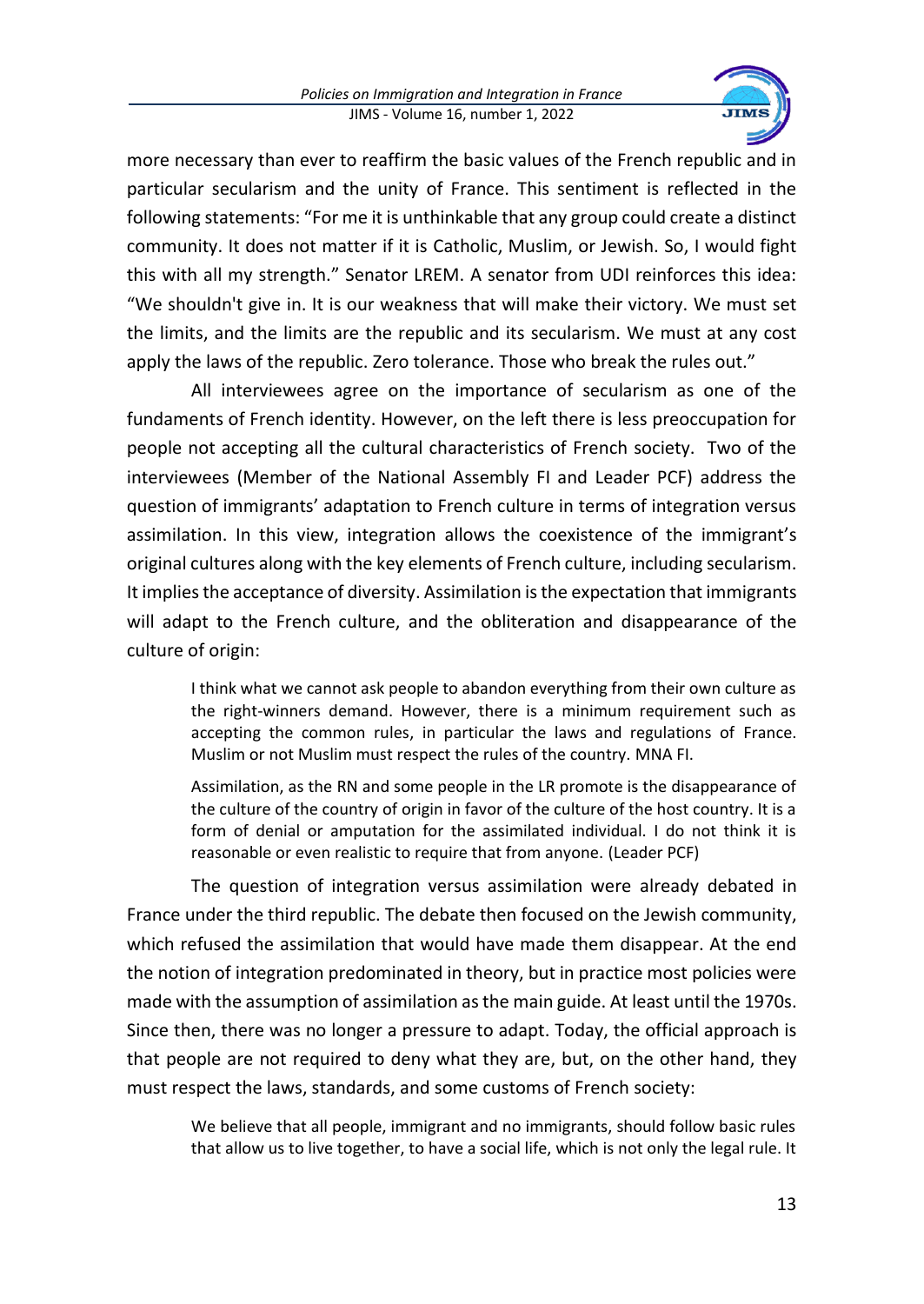

is also related to everyday interactions. For example, the dress code of Muslim women is a major point of contention right know. Representative LREM.

The dress code issue is not new to France. A major debate on the dress code took place during the adoption of the law of 1905 on secularism. The most anticlerical sector wanted to ban the habit, the outfits of nuns in the public space, and some even the cassock, but the majority had decided that everyone was free to dress in the public space as they wanted, except full nudity, which was prohibited. However, France has gone from the ban on ostentatious signs in schools for civil servants and the use of uniform until 1968, to the ban on the full veil, such as the Burqa or the niqab, in schools since 2004, and in public spaces for security reasons. And there is a considerable push to ban the veil, even light, in the public space, as it is interpreted as a promotion of Salafism, which is viewed as the most radical anti-French Muslim current.

For most people interviewed on the left (including people from the socialist party to the far left) the economic environment is fundamental for the integration of immigrants and their descendants. After WWII France had experienced a continuous growth of the economy with full employment until mid 1970s. The Oil crisis of 1973 ended all that, and since them there have been many economic crises. For these interviewees, because France started to experience mass unemployment, it created in turn more difficulties for integration of the immigrants and above all for their sons and daughters. As a senator from the Socialist Party states, "an important part of immigrants' integration happens through work, and this was very much the case for the first wave of North African immigration in the 1950s when we had jobs for everyone." Furthermore, interviewees from the PCF, LO, and the EELV suggested that people from Arab origin experience some discrimination in the job market. They argue that these people who have not found their place in society "will create a parallel society with parallel political conceptions rejecting the bases of our society and finding refuge in communitarianism and religious fundamentalism." (MNA EELV). Similar views were expressed by one MNA of FI:

If the sons and daughter of immigrants feel alienated, it is fundamentally because of their economic situation. A society that only benefits a few do not create a sense of belonging, on the contrary. If we feel bad, we try to explain things with reference to the other French people that they perceived as privileged. Or explaining their situation because of racism. Or the former colonization of their original country.

In many suburbs in France, dominated by descendants of immigrants, there is unemployment, delinquency, and a growth of communitarianism. There is a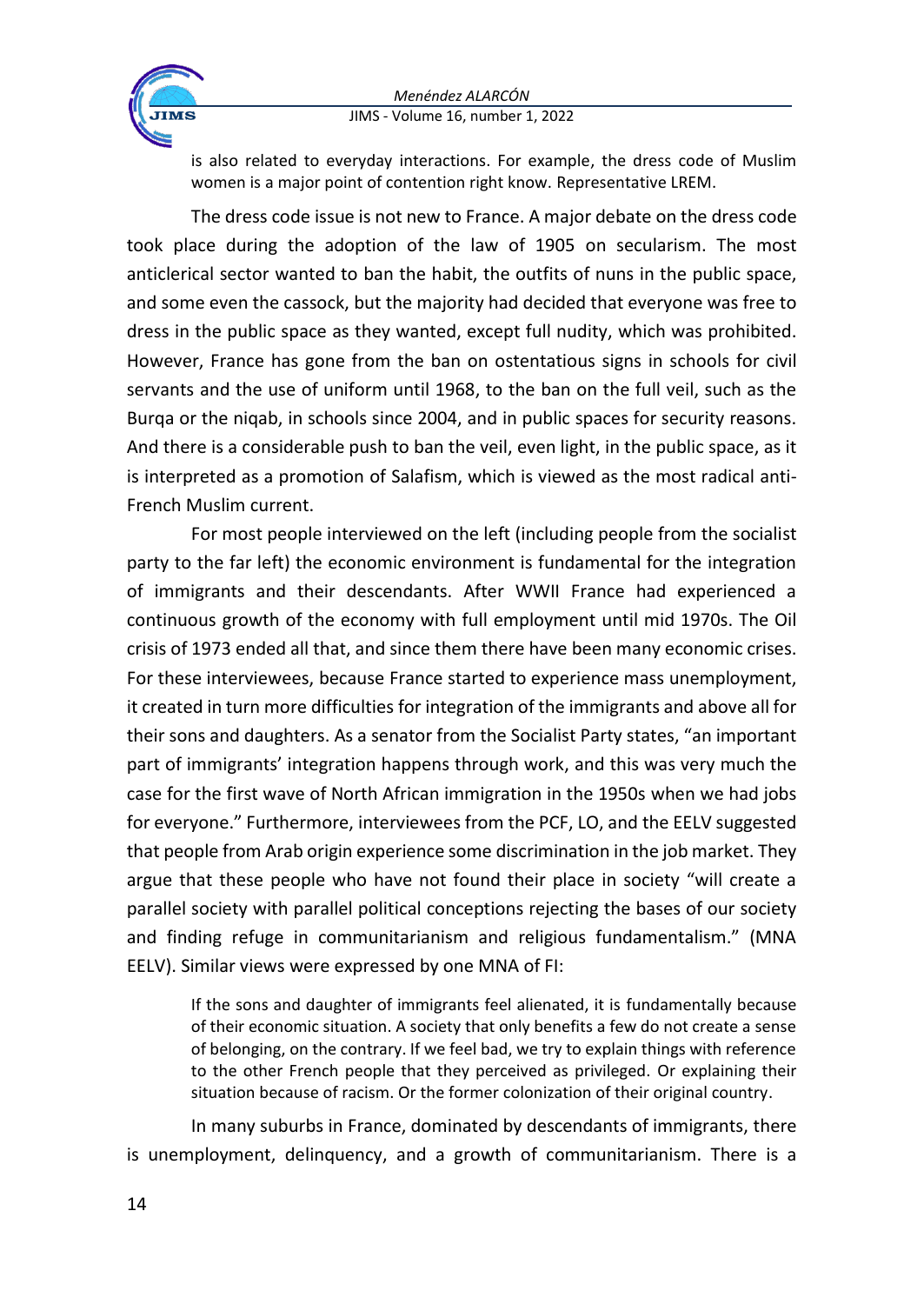

recognition among most of the interviewees from different political parties that the French state has contributed unintentionally to create ghettos in most towns: "All these HLM [Habitations à Loyer Modéré- Low-Cost Housing], those overcrowded towers have contributed to create a concentration of people from the Maghreb, therefore creating communitarianism and delinquency" (Senator UDI). Many people from different parties on the left and the right agree with that assessment and suggest that a change in housing policies is necessary. In fact, in recent years there have been some efforts to eliminate those towers and move people away from those forest of concrete, "where Islamist radicals find their inspiration and where the Imams who influence them reside," as one leader of the LR stated.

Because most of the young people in those high-level delinquency neighborhoods come from an old immigrant background, and are of the Muslim faith, many political leaders and some media qualify the problems of these suburbs as created by foreign emigrants, contributing thereby to feed the anti-immigrant sentiment even though these people are not immigrants. Many of the terrorist attack in French soil and other parts of Europe were perpetrated by Europeans from Muslim background, but not always recent immigrants. This is denoted by the MNA from the MoDem: "It's not the same thing these people who come to harvest or pick fruits, and these people from the ghettos who have never seen their parents work and have lived most of their lives on unemployment benefits and other help." However, the solution to that situation for the political right is to change the law in order to curtail the people who can obtain the French nationality. A child born in France of foreign parents could obtain the nationality when it reaches the age of 18, if he asks for it. Interviewees from the LR consider that part of the issue is that France is giving too easily the French nationality, and that there should be more requirements to obtain French nationality: "I think like my group that It should not be enough to be born in France to obtain la nationality. A person to become French should above all respect the values of the republic. If a person does not love her country, she can go somewhere else." (MNA LR).

The establishment of Islam in France is relatively recent and directly linked to successive waves of immigration from the 1950's to the present. As a result, Islam has become demographically speaking the second religion of France. As it has been said many times, Islam like all other religions, can promote the best as well as the worst depending on how people interpret the message or how the messengers, such as Imams, etc., disseminate it to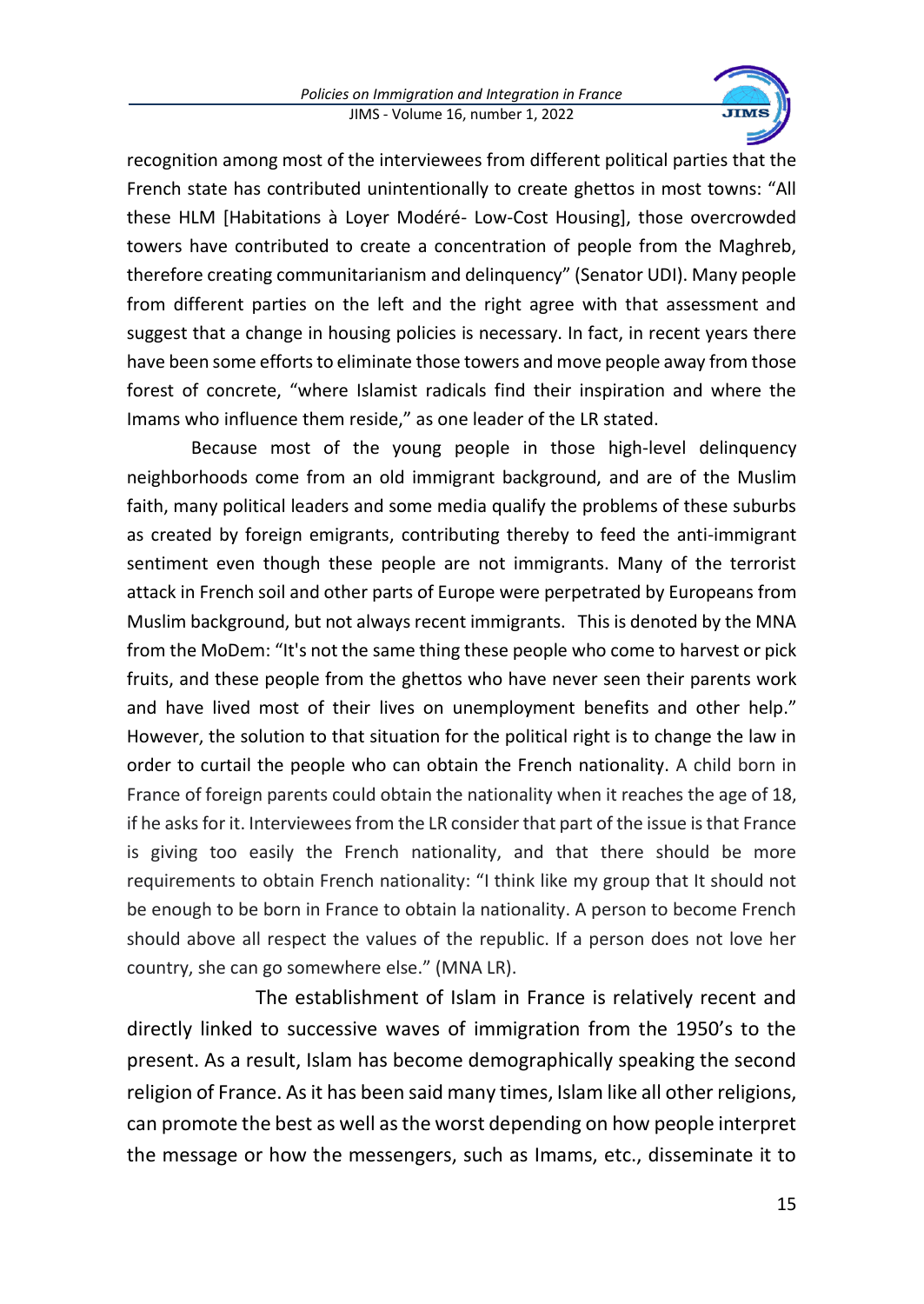

their believers. For instance, regarding Christianism, if one reads the Old Testament literally, we can justify the greatest obscurantism, dictatorship, and even genocide. On the other hand, if we take the decalogue, (in particular 2, 5, 6, 8,9 and 10) it is the revelation to the world and the sacred character of the human person. But even if the gospel seems a little more pacifist than the Old Testament, it produced the inquisition and many religious wars and violence. It is the same for the Quran. Most currents of Islam advocate contextualization, but many recent interpretations have produced more violence than any other contemporary religions, and in the case of France many currents of Islam seem to be less accommodating to the strong secularism dominating French culture. Since the terrorist attacks of September 2011 in the USA and all the attacks in France and other countries of Europe in the name of Islam, the relations between the French republic and Islam have been very difficult.

There are so call Islam fundamentalists such as the Salafists which have a considerable following in France and other countries of Europe and incite acts of terror and Jihadism. A representative of the MoDem explains it in this manner: "I think that France did not make itself loved by its children. Our major failure is that we have allowed to cultivate too much hatred of France in these young Muslims. I think that we have accepted too much without requiring a counterpart."

What is worrying in France at the present is the fracture of the society. There is a retreat from a search for common ground. This leads sometimes to brutal reactions and violent debate among political parties, but also within the society at large. Instead, of bringing the points of view closer together, it seems that it is the opposite that is happening. Judging by several surveys in the last ten years France has become more Islamophobic. In one opinion poll published in 2014, France was the least Islamophobic country of Europe (Pew Research Center 2014) but since then, perceptions have changed to a large part due to the numerousterrorist attacks in the name of Islam starting with the Charly Hebdo atack in January 15, where two Islamist militant gunmen shoot dead 12 people at the Charlie Hebdo's offices. Then, in November of the same year gunmen and suicide bombers launched multiple coordinated attacks on the Bataclan concert hall, in Paris, leaving 130 people dead and hundreds wounded. Eight months later in July 2016, a terrorist, tied to the Islamic State group, drove a large lorry into a crowd celebrating Bastille Day in Nice,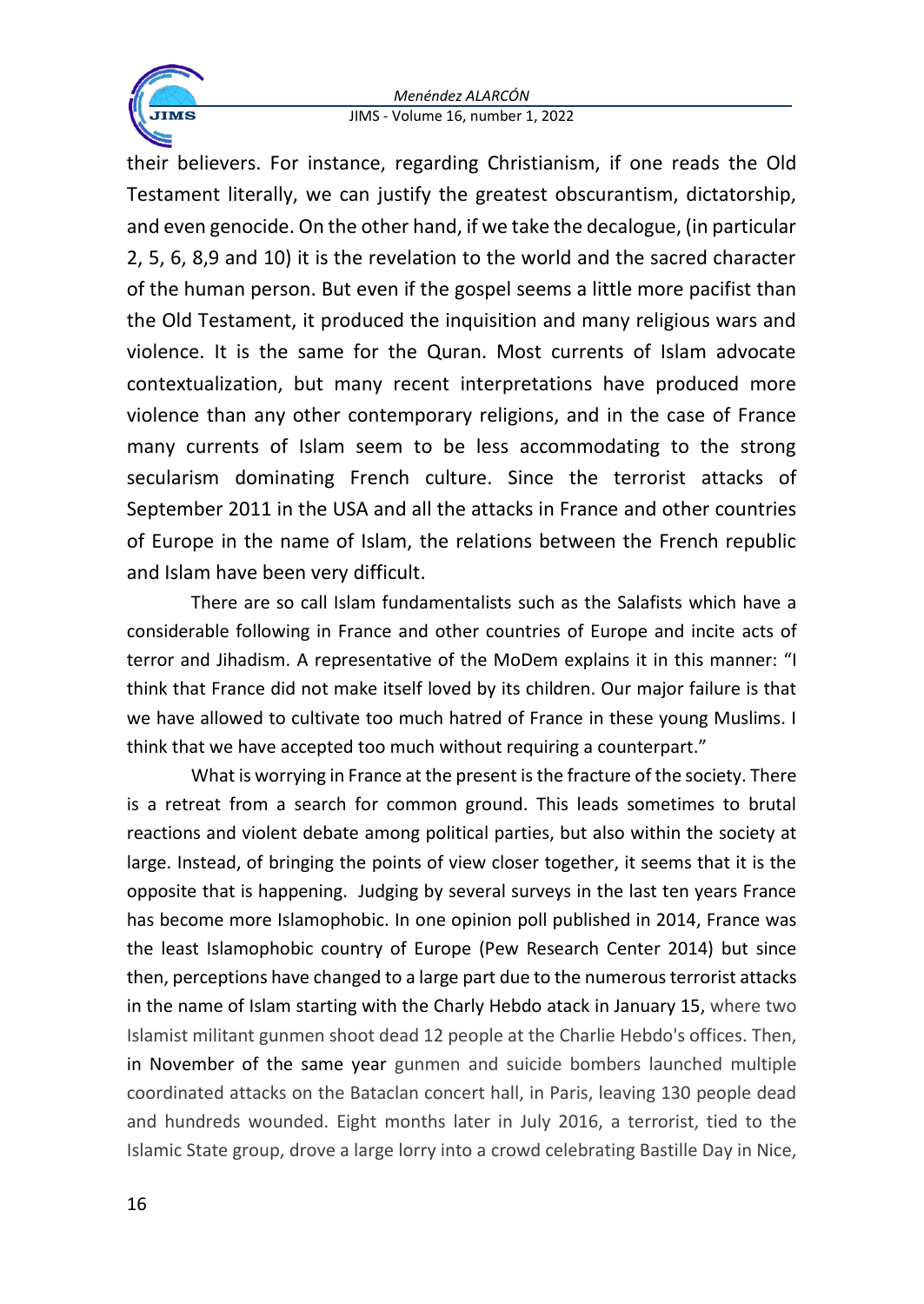

killing 86 people. The same month two attackers killed a priest, seriously wounded another person after storming a church in a suburb of Rouen, in Normandie. More recently, in October 2019, a radicalized police computer operator stabbed to death three officers and a civilian worker at Paris police headquarters. And in September 2020 two people were stabbed and seriously hurt in Paris, near the former offices of Charlie Hebdo. The most recent terrorist act happened in October 2020. A French teacher was beheaded outside a school in a suburb of Paris. Not to mention the multiple terrorist acts in neighboring countries such as UK, Netherlands, Spain, etc….

Most of the interviewees recognize that Muslims tend to resist the predominant secularism in French society, and many even suggest that they have difficulties to adapt to modernity and all that it implies, such as women equality for example. According to an article by Bowen (2009) based on opinion polls, 74% of Muslims in France acknowledge that there is a conflict between living in devotion to their religion and living in France.

In addition, several foreign governments dominated by religious Islamist do intervene in French internal affairs indirectly and sometimes openly, such as the president of Turkey Recep Tayyip Erdogan, calling for a boycott of French goods over France attempt to fight Islamist separatism. Indeed, these foreign countries do play a major role whether by providing ministers of religion, financing, organization of the halal sector, or the national representation of the cult. They also attempt to influence French elections. A senator from the PS interviewed suggested that unfortunately there are external agents playing a role in undermining the basis of the French republic:

I know that in the Muslim currents there are reactionary anti-secular, antirepublican forces largely financed by Turkey and the Petromonarchies, whose political objective is to undermine the foundations of the republic. I'm not blind to that. I see them, they are present in the municipal elections.

The interviewees from the right, such as the LR the RN, and even centrist parties, such as MoDem criticize the left for having ignored the problem for years and for avoiding the debate and imposing political correctness in the media:

If some of us would dare to say something negative about difficulties our society encounter with Islam, we will be accused of being xenophobes and racists. The truth is that we are experiencing an enormous growth of this rather negative religion for the well-being of the republic. (Leader LR).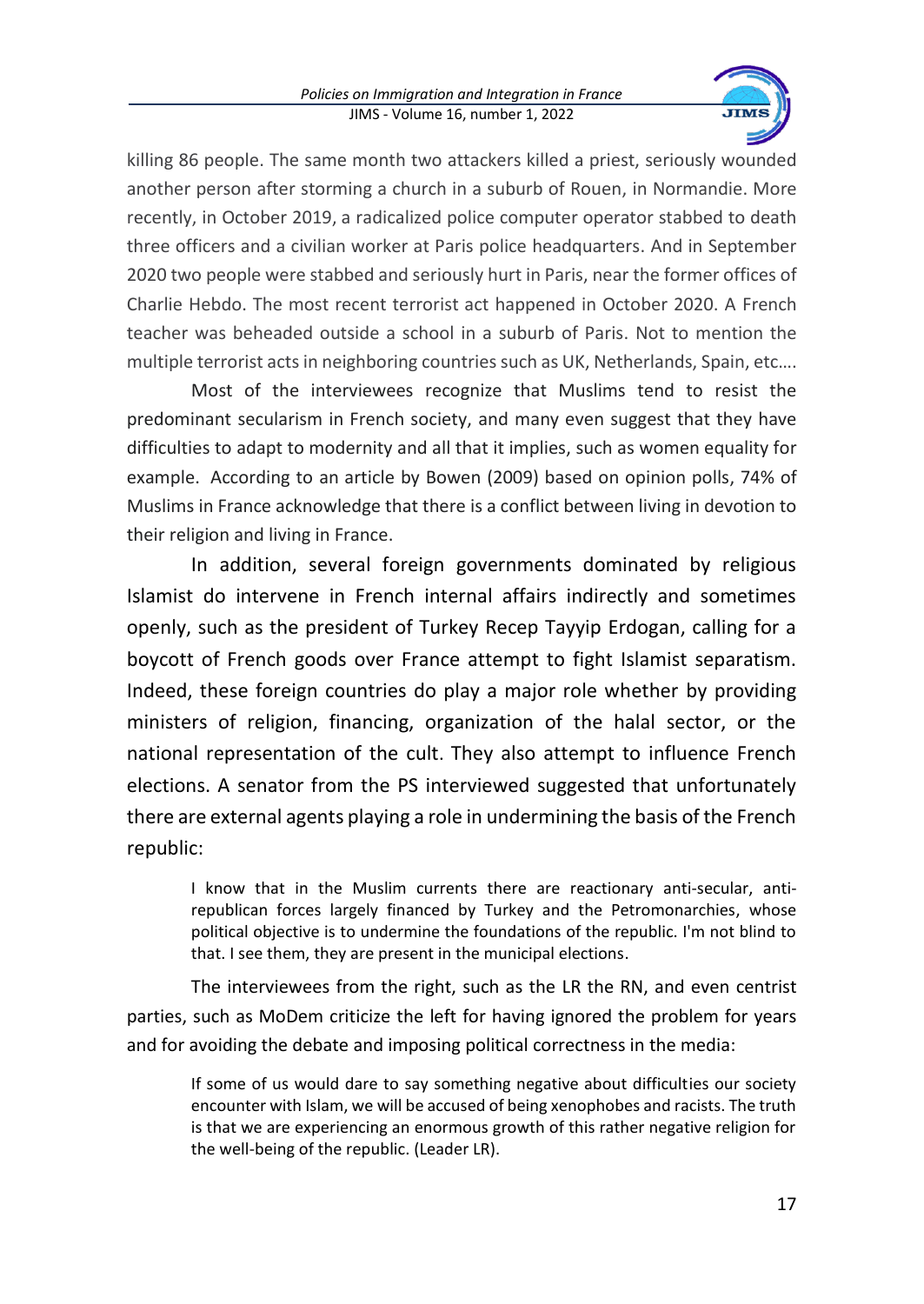

The data suggest a considerable growth of Islam in France and, in particular, the more fundamentalist interpretations, such as Salafist and those who support the Islamic State. In the last ten years more women than ever are wearing the veil, including women who were born in France. This in the view of right-win politicians interviewed is a rejection of French way of life, and secularism, which they see as the foundations of French society:

I'm not saying that all Muslims are terrorists and not all Muslims are people who don't like France, but there are Salafist currents, and other Islamists who have a will to conquer, and to impose their culture on territories which are not their territory of origin. And that is what creates tension in the French society. (Leader LR)

There is not consensus on the left, but some believed that in the name of secularism the government should not be controlling religious expressions and that it should not intervene in affairs of religion, and particularly on the issue of how people dress: "In the name of the absolute principle of freedom of conscience I do not imagine myself intervening in the way believers decide what to do with their bodies" (MNA PS). Two other interviewees from left parties expressed similar views:

It's not up to me to tell young Muslim women whether they should wear the veil or not. It is certainly a tool in favor of a male patriarchy, but it is up to them to become aware of that from the inside. It is a dialogue among them. This is my position as an Atheist. Leader PCF.

The MNA from FI echoes the same approach: "I believe that we must put religion in the modest place where it is and stop considering that we have religious problems when today what we have above all are social problems. And we do not treat social problems with either secular or religious recipes."

However, most interviewees from different political ideologies including on the left suggested the need for some centralized mechanism to contextualize Islam within French society. In France there is a sharp separation between religion and state, while in Muslim countries the state contributes to the organization of Islam. However, Islam of France lacks a source of interpretation to contextualize it. This is recognized by this representative from the PCF: "When we look for rather moderate interpretations of Islam, we look for them on the other side of the Mediterranean such as in Morocco or Algeria. It is maybe better than in the Gulf countries, but it is not an Islam that interprets the context of French society." In the same tone, the representative from LR state: "Why we will not form our own imams in France. Given their discourse, you must be demanding. These people could be dangerous."

A report by two senators from the center right (Goulet and Richard 2016)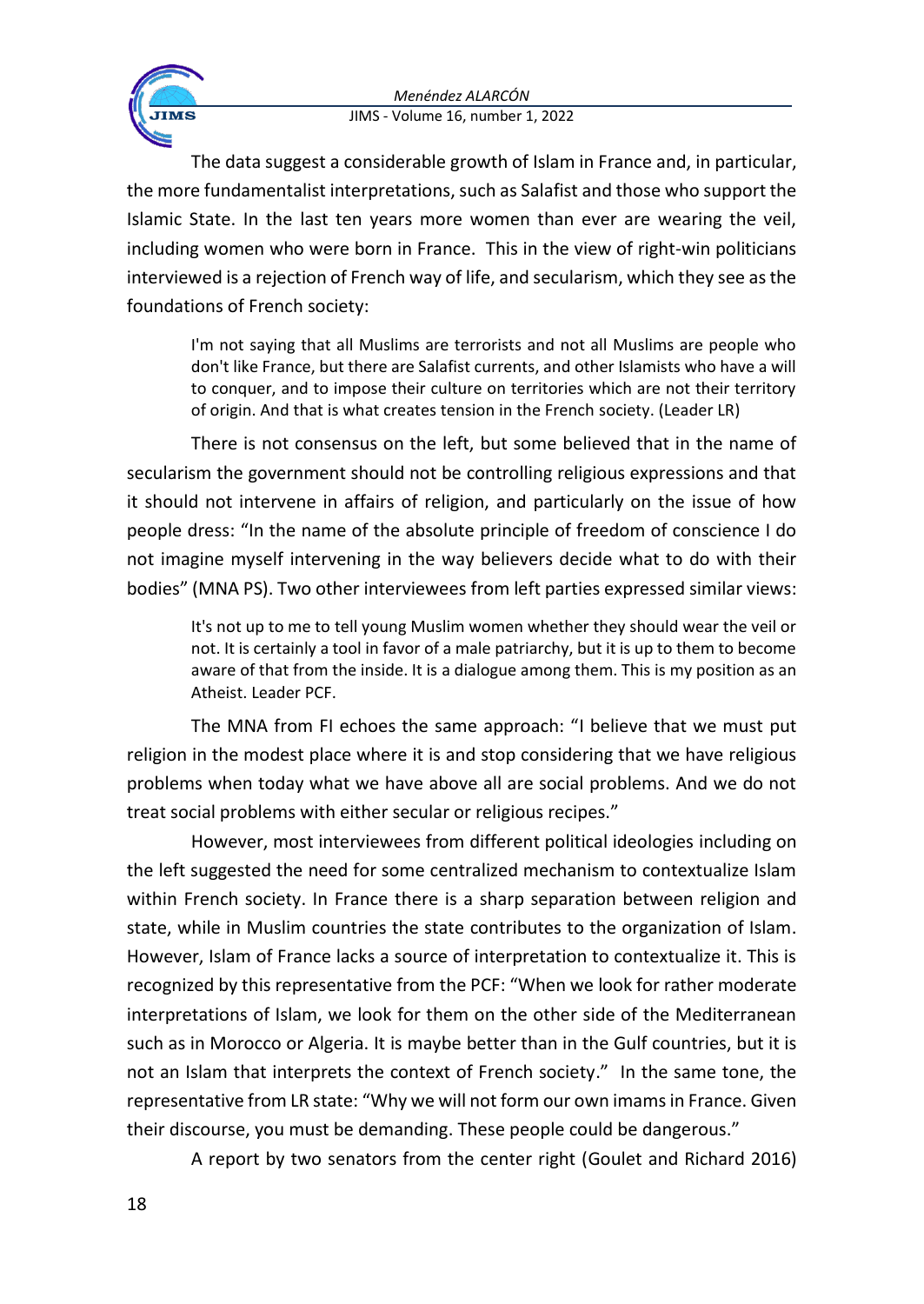

identifies the existing links with foreign Islamist countries and suggest paths for transition towards an Islam of France, adapted to the French context, "compatible with the values of the French Republic and supported by the community itself: renewal of representation, training in France of Imams, compulsory secular training of Imams and Chaplains, and increased transparency of funding, especially foreign funding." Indeed, many Mosques and their Imams are financed by South Arabia, Turkey and other countries. According to them these measures would facilitate decision making on concrete aspects that have created confrontations and misunderstandings, such as "should women be allowed to wear the veil in school and other official places," how she should behave. "Can a Muslim women see a male doctor?" "What should we recommend to her children? Is it normal to make them practice Ramadan and fasting in Ramadan before they finish growing?" "Should prayers be allowed when they are not compatible with the professional framework?" They suggest that these situations were not thought out, and the answers came from elsewhere, "from sources not anchored in our society and with rather malicious interpretations vis-à-vis our republic."

However, this proposal would require a reinterpretation of the law of 1905, which established a clear separation or church and State, and this included no financial support for worship, and no interference of the state in the cults as Goulet and Richard (2016) reproduce in their report:

The State is the guardian of the principle of secularism to which Article 1 of the Constitution confers constitutional value. The law of December 9, 1905, sets out the terms: freedom of religious expression and freedom of organization for religions, neutrality regarding the latter for the State. Guarantor of the freedom to be able to practice - or not - the religion of one's choice, the State is also the guarantor of the maintenance of public order. In other words, the State is not called upon to intervene in the settlement of religious affairs, except when there is a threat to public order.

## **Conclusion**

There is a consensus among all interviewees from any political party on a rejection of communitarianism and the support for a strong secular state. The key framework is that the French republic does not recognize communities. In their view no religious group constitutes a community that could be the intermediary between the citizen and the State. They all affirm intransigeance in the defense of the republic and secularism, and that is it is up to religions to apply the well-established law on secularism, and not the law to adapt to religions.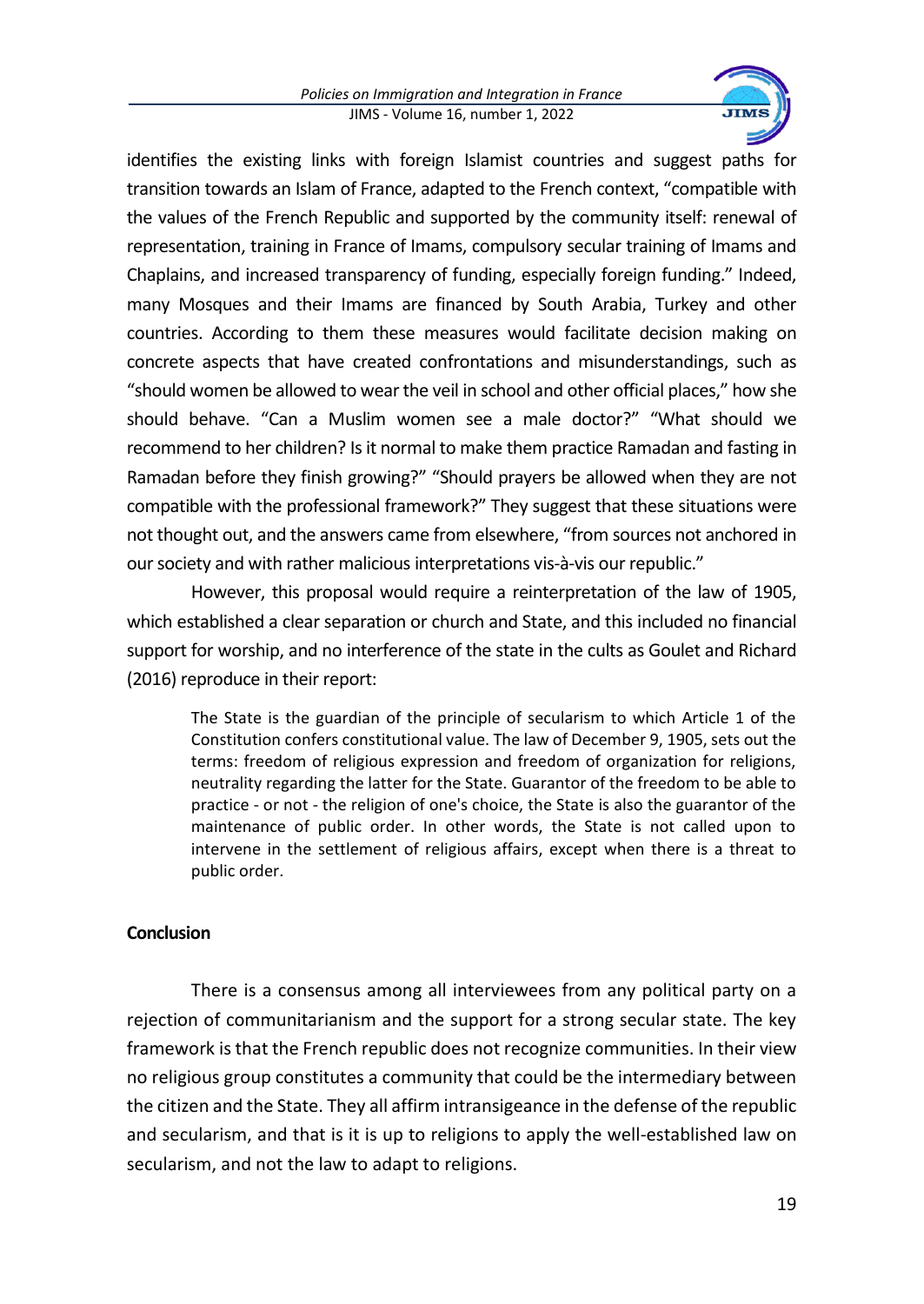

However, there are major differences on how to approach both immigration policy and integration policies. Most people interviewed from the left and the center of the political spectrum acknowledge the emergence of a new hybridity in the context of globalization and see the spread of multiculturalism and diversity in all areas of life as unavoidable. On the other hand, most right-wing and some center right politicians as well as large proportions of the French population are attached to the traditional assimilation concept according to which immigrants should adopt the culture of the majority. This division exists even between the liberals and the more conservative wing of the political party who controls de government, LREM.

Two major narratives influence the debate on immigration and integration. For the left the cultural aspect itself is not enough to explain the issues of integration and Islamic terrorism. Although most recognize that there is a religious problem, the fundamental argument is that there is a social problem because the vast majority of Muslims belong to the most disadvantaged social classes and live in deprived neighborhoods. For several interviewees from left parties, socio-economic reasons marginalize these people and consequently they find refuge in a radicalized Islamism and commit terrorist acts. This might be true only to a certain extent, because many of the people who embrace a fundamentalist Islam and several of those who have committed acts of terrorism in France and other countries of Europe were not economically marginalized.

Much of the French population tend to support the argument that immigration should be limited, and that Islam poses a threat to the French way of life, as reflected in recent polls cited in previous pages and opinion polls for the 2022 presidential election. Indeed, in these polls the most anti-immigrant right-wing candidates together obtain close to 50% of the vote's intentions and all the left together reach less than 25% (not considering the moderate left people who are part of the LREM).

The propositions about immigration and integration policies were expressed more forcefully by the interviewees from the right. The interviewees from the right parties such as LR and RN only accept at the most some refugees, and their views on integration is that immigrants should assimilate to the French way of life. The interviewees from the left were vaguer. They were not opposed to economic immigration and considered important to establish agreements with the emigration countries. Regarding integration, they were more tolerant in accepting some cultural differences of descendants of immigrants (but not separatism or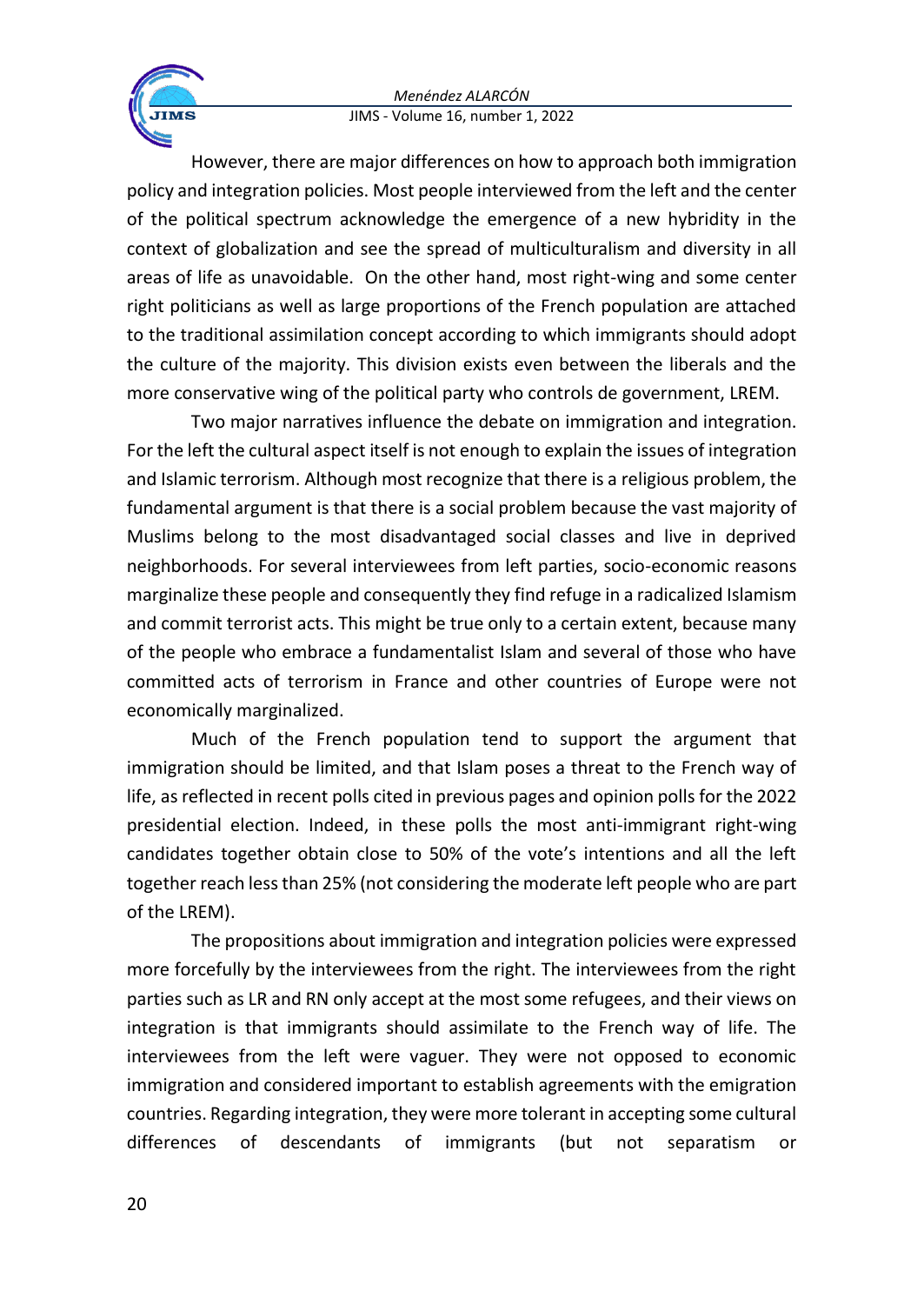

communitarianism). But above all, the interviewees from the left parties emphasized the need to address barriers to social progress among immigrants and their descendants to create more cohesion and reduce the potential for extremism, as well as to strengthen anti-discrimination laws to ensure that the immigrants and their descendants are treated fairly.

Over the past ten years instead of making progress in understanding each other, there has been a greatest divide. The polls show that non-Muslim French people who were not racist, intolerant or anti-Muslims became intolerant, and now believe that Muslims pose a problem of public security and that most Muslims do not want to integrate. On the other hand, even non-radical Muslims now consider themselves misunderstood and mistreated by the rest of the French population.

Given this situation several interviewees from the right and the left suggested that the state should fully exercises its prerogatives of public power in the areas linked to integration. However, the extent that state integration policies could substantially influence immigrant's integration is an open question. Neither assimilationist nor pluralist perspectives seem to have been effective in reducing tensions within the society.

## **Bibliography**

- Amiraux, Valérie and Patrick Simon. 2006. "There are no Minorities Here: Cultures of Scholarship and Public Debate on Immigrants and Integration in France." *International Journal of Comparative Sociology*, vol 47 no 3-4, pp 191-215.
- Brady, Henry, and David Collier (eds). 2004. *Rethinking Social Inquiry: Diverse Tools, Shared Standards.*  Lanham, MD: Rowman and Littlefield.
- Charmaz, Kathy. 2003. "Grounded Theory." In Michael S. Lewis-Beck, Allan E. Bryman, and Tim F. Liao (Eds.), *The Sage Encyclopedia of Social Science Research Methods*(pp. 440-444). Thousand Oaks, CA: Sage.
- Citrin, Jack and John Sides. 2008. "Immigration and the Imagined Community in Europe and the United States." *Political Studies* 56: 33-56.
- Esser, Hartmut. 2006. "Migration, language and interaction." *AKI Research Review*4 http://www2000.wzb.eu/alt/aki/files/aki\_research\_review\_4.pdf. Retrieved on December 23, 2012.
- Goulet Nathalie and André Richard. 2016. *De l' islam de France à un Islam de France, établir la transparence et lever les ambiguités.*Rapport d'information n°757 (2015-2016), fait au nom de la mission d'information, déposé le 5 juillet 2016.
- Haller, William, Alejandro Portes, and Scott M. Lynch. 2011. "Dreams Fulfilled, Dreams Shattered: Determinants of Segmented Assimilation in the Second Generation." *Social Forces* 89 (3): 733-762.
- Ifop. 2018. Immigration: le regard des Français[. https://www.ifop.com/publication/le-regard-des](https://www.ifop.com/publication/le-regard-des-francais-sur-limmigration/)[francais-sur-limmigration/.](https://www.ifop.com/publication/le-regard-des-francais-sur-limmigration/) Consulted on January 30, 2022.
- INSEE. 2012. *Immigrés et descendants d' immigrés en France*. Paris.